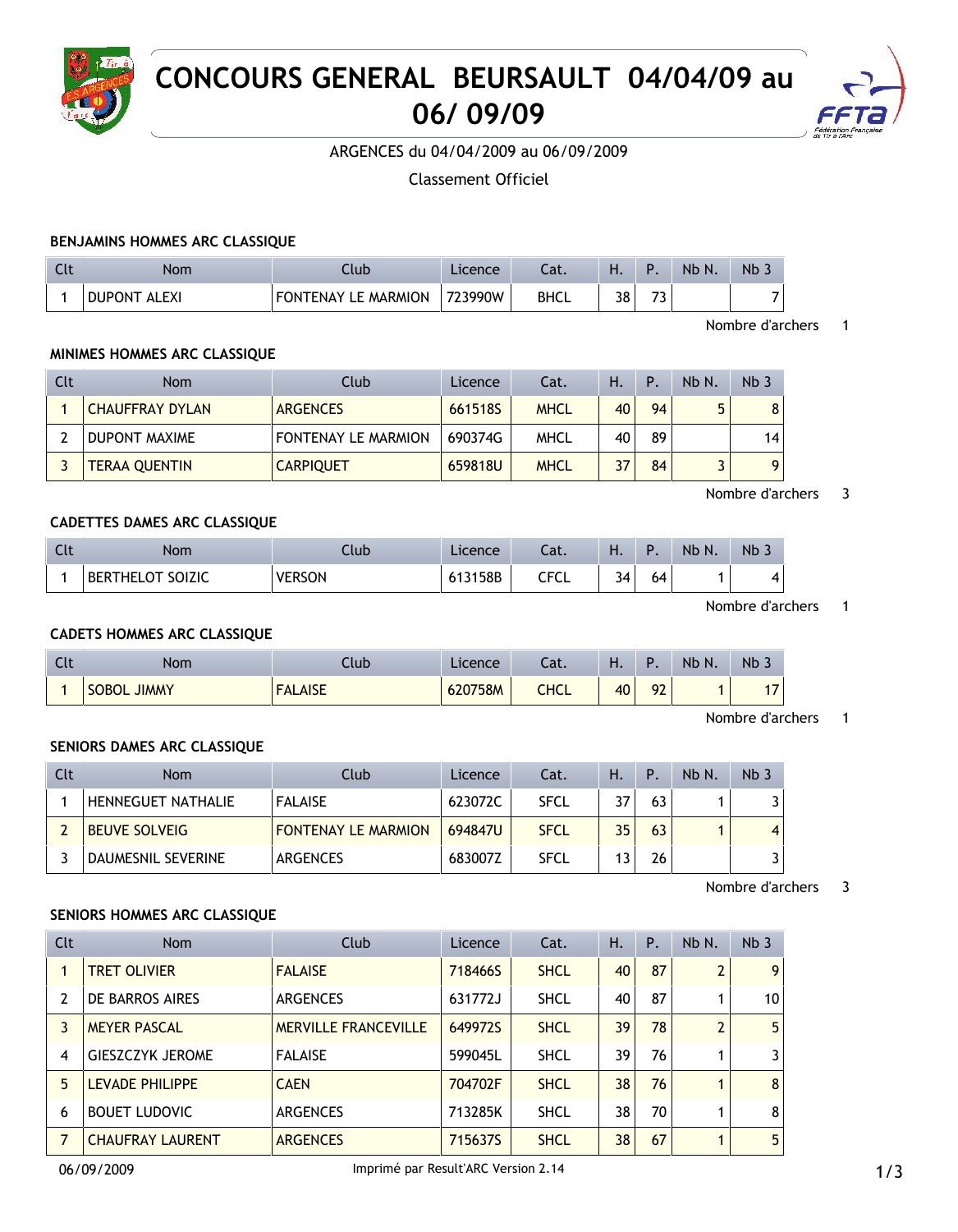| 8  | <b>DURAND PHILIPPE</b>   | <b>CARPIQUET</b> | 466148H | <b>SHCL</b> | 37 | 74 | $\overline{7}$ |
|----|--------------------------|------------------|---------|-------------|----|----|----------------|
| 9  | <b>FAUCON ALAIN</b>      | <b>ARGENCES</b>  | 374774N | <b>SHCL</b> | 37 | 70 | $\overline{4}$ |
| 10 | <b>COLLEC CHRISTOPHE</b> | <b>ARGENCES</b>  | 702843K | <b>SHCL</b> | 36 | 60 | $\overline{4}$ |
| 11 | <b>DAUMESNIL FABIEN</b>  | <b>ARGENCES</b>  | 612607C | <b>SHCL</b> | 35 | 70 | $\overline{2}$ |
| 12 | <b>GONCALVES MANUEL</b>  | <b>ARGENCES</b>  | 464592S | <b>SHCL</b> | 34 | 58 | $\overline{2}$ |
| 13 | <b>GUESDON OLIVIER</b>   | <b>CAEN</b>      | 701655U | <b>SHCL</b> | 24 | 42 |                |
| 14 | <b>AUBERT REGIS</b>      | <b>CAEN</b>      | 685896P | <b>SHCL</b> | 23 | 38 | $\overline{2}$ |
| 15 | <b>CARVILLE WILLIAM</b>  | <b>CAEN</b>      | 693837W | <b>SHCL</b> | 21 | 31 | 1              |

### Nombre d'archers 15

### **VETERANS HOMMES ARC CLASSIQUE**

| Clt | Nom                  | Club             | Licence | Cat.        | Ή. | P  | Nb N. | Nb <sub>3</sub> |
|-----|----------------------|------------------|---------|-------------|----|----|-------|-----------------|
|     | DAUMESNIL GERARD     | ARGENCES         | 390085F | VHCL        | 40 | 79 |       |                 |
|     | <b>JEANNE GERARD</b> | <b>CAEN</b>      | 381088B | <b>VHCL</b> | 33 | 52 |       |                 |
|     | <b>TERAA MOHAMED</b> | <b>CARPIQUET</b> | 677703J | <b>VHCL</b> | 24 | 38 |       |                 |

#### Nombre d'archers 3

### **SUPER VETERANS HOMMES ARC CLASSIQUE**

| Clt | <b>Nom</b>                | Club             | Licence | Cat.         | Ή. | P  | Nb N. | Nb <sub>3</sub> |
|-----|---------------------------|------------------|---------|--------------|----|----|-------|-----------------|
|     | <b>DUBOIS JEAN-ROLAND</b> | <b>ARGENCES</b>  | 667447L | <b>SVHCL</b> | 39 | 73 |       | $\overline{4}$  |
|     | <b>GELHAY MICHEL</b>      | <b>VERSON</b>    | 270658U | <b>SVHCL</b> | 34 | 65 |       |                 |
|     | <b>PONCET PIERRE</b>      | <b>CARPIQUET</b> | 442351S | <b>SVHCL</b> | 30 | 50 |       | $\mathbf{a}$    |

Nombre d'archers 3

## **JUNIORS HOMMES ARC A POULIES**

| $\mathsf{C}$<br>๛๛ | ۱om                              | .lub        | Licence | Jat.        | .      |          | Nb N. | <b>Nb</b> |
|--------------------|----------------------------------|-------------|---------|-------------|--------|----------|-------|-----------|
|                    | <b>BENJAMIN</b><br>. IREP '<br>Δ | <b>CAEN</b> | 19394E  | <b>JHCO</b> | ີ<br>- | つに<br>JJ |       | 3         |

Nombre d'archers 1

## **SENIORS DAMES ARC A POULIES**

| Clt | <b>Nom</b>                      | Club                       | Licence | Cat.        | Н. | $\mathsf{P}$ . | Nb N. | Nb <sub>3</sub> |
|-----|---------------------------------|----------------------------|---------|-------------|----|----------------|-------|-----------------|
|     | <b>PRIGNON VANESSA</b>          | <b>VERSON</b>              | 420952G | <b>SFCO</b> | 40 | 104            |       | 18              |
|     | FIEVET-MICHELUZZI KARINE   CAEN |                            | 675968Y | <b>SFCO</b> | 40 | 88             |       | 8               |
|     | SINGAL LAETITIA                 | <b>FONTENAY LE MARMION</b> | 724613Y | <b>SFCO</b> | 39 | 95             | ີ     | 14              |

Nombre d'archers 3

## **SENIORS HOMMES ARC A POULIES**

| Clt | <b>Nom</b>             | Club                         | Licence | Cat.        | Η. | P.  | Nb N. | Nb <sub>3</sub> |
|-----|------------------------|------------------------------|---------|-------------|----|-----|-------|-----------------|
|     | LECARPENTIER OLIVIER   | <b>FONTENAY LE MARMION</b>   | 647378X | <b>SHCO</b> | 40 | 132 | 14    | 24              |
|     | <b>YVETOT BRUNO</b>    | <b>VERSON</b>                | 254407E | <b>SHCO</b> | 40 | 115 | 10    | 15              |
|     | <b>BOURBON LUDOVIC</b> | <b>HEROUVILLE SAINT CLAI</b> | 429243U | <b>SHCO</b> | 40 | 113 | 8     | 17              |
|     | <b>BOISROUX MICHEL</b> | <b>HEROUVILLE SAINT CLAI</b> | 4059425 | <b>SHCO</b> | 40 | 103 | 3     | 18              |
|     | JOURDAN DANIEL         | <b>CAEN</b>                  | 454789L | <b>SHCO</b> | 40 | 92  | 2     | 14              |